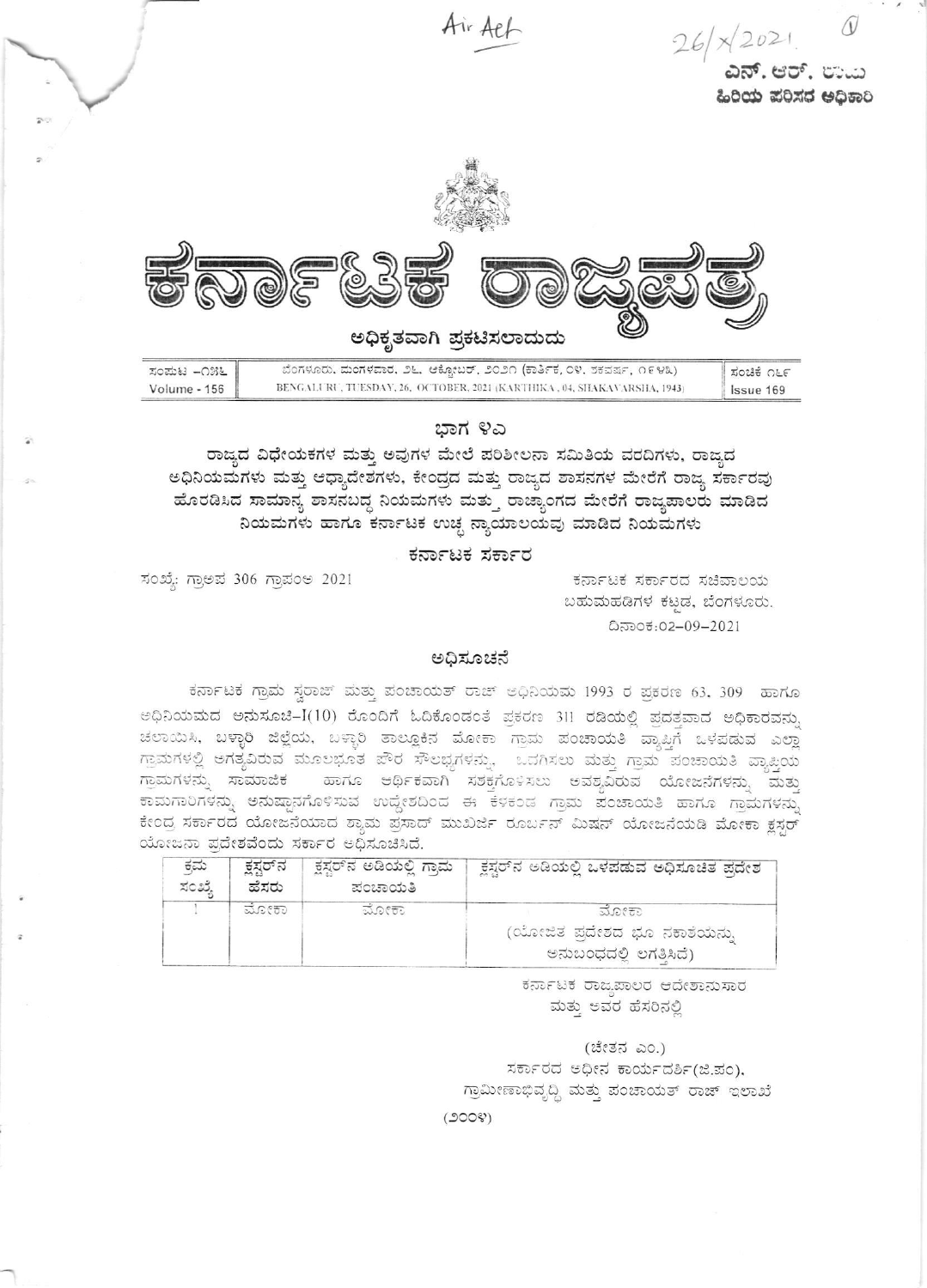ಕರ್ನಾಟಕ ರಾಜ್ಯಪತ. ಮಂಗಳವಾರ, ೨೬, ಆಕ್ಸೋಬರ್, ೨೦೨೧

**GOVERNMENT OF KARNATAKA** 

No. FEE 251 EPC 2016 (i)

Karnataka Government Secretariat M.S. Building Bangalore, dated:22.10.2021.

ಭಾಗ ೪ಎ

# **NOTIFICATION**

In exercise of the powers conferred by section 64 read with sub-section (2) of section 25 of the Water (Prevention and Control of Pollution) Act, 1974 (Central Act 6 of 1974) and in consultation with the Karnataka State Pollution Control Board, the Government of Karnataka hereby makes the following rules further to amend the Karnataka State Board for Prevention and Control of Water Pollution (Procedure for Transaction of Business) and the Water (Prevention and Control of Pollution) Rules, 1976 namely:-

## **RULES**

Title and commencement.- (1) These rules may be called the Karnataka State 1. Board for the Prevention and Control of Water Pollution (Procedure for Transaction of Business) and the Water (Prevention and Control of Pollution) (Amendment) Rules, 2021.

(2) They shall come into force on the date of their publication in the official Gazette.

 $2.$ Amendment to Rule 32:- In the Karnataka State Board for Prevention and Control of Water Pollution (Procedure for Transaction of Business) and the Water (Prevention and Control of Pollution) Rules, 1976, in rule 32, in sub-rule (2), for the Table I(a) and the entries relating there to, the following shall be substituted, namely:

#### Table  $I(a)$

Consent fee for consent to establish or consent to expansion or consent to operate for Industries or Organizations other than coffee pulping covered under I(b) and projects covered under  $I(c)$ ,  $I(d)$  and  $I(e)$ .

| SI.<br>N <sub>0</sub> . | <b>Capital Investment</b>                                 | <b>Consent Fee per</b><br>annum in Rupees for<br>different categories of<br>industries or<br>organizations |
|-------------------------|-----------------------------------------------------------|------------------------------------------------------------------------------------------------------------|
| (1)                     | (2)                                                       | (3)                                                                                                        |
| 1.                      | Rs.1 Lakh and below                                       | $400/-$                                                                                                    |
| 2.                      | Exceeding Rs. One Lakh but below Rs.5<br>Lakhs            | $1,000/-$                                                                                                  |
| 3.                      | Exceeding Rs.5 Lakhs but not exceeding<br>Rs.10 Lakhs.    | $3,000/-$                                                                                                  |
| 4.                      | Exceeding Rs.10 Lakhs but not exceeding<br>Rs.25 Lakhs.   | $4,000/-$                                                                                                  |
| 5.                      | Exceeding Rs.25 Lakhs but not exceeding<br>$Rs.50$ Lakhs. | $6,000/-$                                                                                                  |

೨೦೨೨

 $\label{eq:2} \mathcal{E} = -\frac{\partial^2}{\partial x^2} + \frac{\partial^2}{\partial y^2} + \frac{\partial^2}{\partial z^2} + \frac{\partial^2}{\partial x^2} + \frac{\partial^2}{\partial y^2} + \frac{\partial^2}{\partial y^2} + \frac{\partial^2}{\partial y^2} + \frac{\partial^2}{\partial y^2} + \frac{\partial^2}{\partial y^2} + \frac{\partial^2}{\partial y^2} + \frac{\partial^2}{\partial y^2} + \frac{\partial^2}{\partial y^2} + \frac{\partial^2}{\partial y^2} + \frac{\partial^2}{\partial y^2} + \frac{\partial^2}{\partial$ **Collection** Collection

 $\mathfrak{D}$